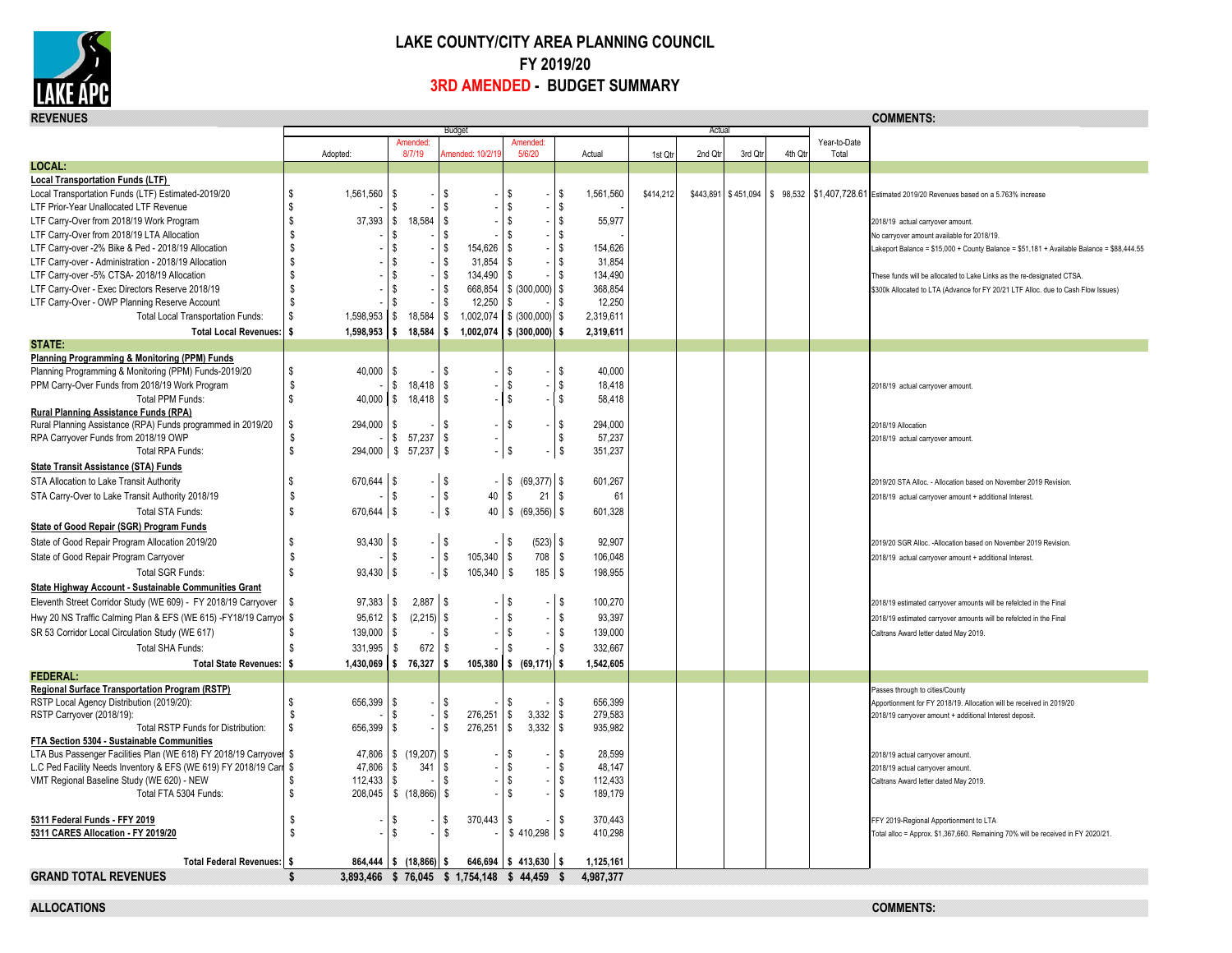|                                                                           | <b>Budget</b>                 |                           |                        |                                |                    |         | Actua   |         |         |                       |                                                                                                            |
|---------------------------------------------------------------------------|-------------------------------|---------------------------|------------------------|--------------------------------|--------------------|---------|---------|---------|---------|-----------------------|------------------------------------------------------------------------------------------------------------|
|                                                                           |                               |                           |                        |                                | Estimated Actual   |         |         |         |         | Year-to-Date<br>Total |                                                                                                            |
| LOCAL:                                                                    | Adopted:                      | Adjustment                | Adjustment             | Adjustment                     |                    | 1st Qtr | 2nd Qtr | 3rd Qtr | 4th Qtr |                       |                                                                                                            |
| <b>Local Transportation Funds (LTF)</b>                                   |                               |                           |                        |                                |                    |         |         |         |         |                       |                                                                                                            |
| Administration Breakdown:                                                 |                               |                           |                        |                                |                    |         |         |         |         |                       |                                                                                                            |
| DBC Contract (July 1, 2019 to Sept 30, 2019)                              | s<br>$121.943$ \$             |                           | S                      | s                              | 121,943<br>-1\$    |         |         |         |         |                       | July 1, 2019 to September 30, 2019 based on current DBC contract                                           |
|                                                                           |                               |                           |                        |                                |                    |         |         |         |         |                       | Contract Ext October 1, 2019 to September 30, 2020 = Base Amount + CPI Increase =                          |
| DBC Contract Extention (Oct 1, 2019 to Sept 30, 2020)                     | S<br>381,428                  |                           |                        | <b>S</b>                       | 381,428<br>S.      |         |         |         |         |                       | \$508,570 (Oct to June = \$381,427.56) *Includes LTA Administration                                        |
| <b>Board Member Reimbursement for Meetings</b>                            | s<br>4,000                    |                           | - \$                   | $\mathcal{S}$                  | 4,000              |         |         |         |         |                       | \$50 per diem reimbursement to board members for meeting attendance                                        |
| Training/Travel Expenses (uncontracted)<br>Lake County Auditor/Controller | s<br>2,500<br>s<br>6,000      | -S                        | $\mathcal{S}$<br>S     | \$<br>S                        | 2,500<br>6,000     |         |         |         |         |                       | Covers expenses for training/travel not included in contract or work program.                              |
| <b>Fiscal Audit</b>                                                       | s<br>9,700                    | IS.                       | 8                      | -S                             | 9,700              |         |         |         |         |                       | Accounting services by the County of Lake Auditor's Office<br>Annual requirement of TDA to audit LTF funds |
| Performance Audit                                                         | s                             |                           | - S                    | S                              |                    |         |         |         |         |                       |                                                                                                            |
| Membership Dues -CalCOG, NARC, NSSR                                       | s<br>5,000                    |                           | $\mathcal{S}$          | <b>S</b>                       | 5,000              |         |         |         |         |                       | Facilitates communication between COGs, local officials, state/federal agencies & public                   |
| Contingency                                                               | s<br>6.000                    |                           | S                      | \$                             | 6,000<br>l \$      |         |         |         |         |                       | Unexpected costs beyond typical annual LTF expenses                                                        |
| <b>Total 2019/20 Administration Allocations</b>                           | S<br>536,571                  | - \$                      | - \$                   | S                              | 536,571            |         |         |         |         |                       |                                                                                                            |
| LTF Carry-Over - Administration - 2018/19 Allocation                      | \$                            | -S                        | \$<br>31,854           | \$                             | 31,854             |         |         |         |         |                       | Actual Admin. Reserve Carryover for 2018/19.                                                               |
| <b>Bicycle and Pedestrian Reserve Fund</b>                                | \$<br>20,500                  | - \$                      | \$                     | S                              | 20,500             |         |         |         |         |                       | 2% LTF Allocation for Bike and Pedestrian Purposes                                                         |
| LTF Carry-over -2% Bike & Ped - 2018/19 Allocation                        | \$                            | -S                        | 5<br>154,626           | l \$                           | 154,626            |         |         |         |         |                       | Lakeport Balance = \$15,000 + County Balance = \$51,181 + Available Balance = \$88,444.55                  |
| LTF 2019/20 Work Program Allocation                                       | \$<br>99,317                  | l \$                      | 5                      | \$                             | 99,317             |         |         |         |         |                       |                                                                                                            |
| LTF Carry-Over from 2018/19 Work Program                                  | \$<br>$37,393$ \$             | 18,584                    | <b>S</b>               | \$                             | 55,977<br>S.       |         |         |         |         |                       | 2018/19 actual carryover amount.                                                                           |
| LTF (Article 4.5) 5% Allocation to CTSA - 2019/20                         | S<br>51,249                   | - \$                      | 5                      | \$                             | -S<br>51,249       |         |         |         |         |                       |                                                                                                            |
| LTF Carry-over -5% CTSA- 2018/19 Allocation                               | \$                            | -S                        | <b>S</b><br>134,490    | <b>S</b>                       | 134,490            |         |         |         |         |                       | These funds will be allocated to Lake Links as the re-designated CTSA                                      |
| LTF Allocation to Lake Transit Authority 2019/20                          | \$<br>853,923                 | - \$                      | $\sqrt{3}$             | s                              | s.<br>853,923      |         |         |         |         |                       |                                                                                                            |
| LTF Carry-Over from 2018/19 LTA Allocation                                | TBD S                         |                           | <b>S</b>               | \$                             | - IS               |         |         |         |         |                       | Carryover amount to be determined                                                                          |
| <b>LTF Reserve Accounts</b>                                               |                               |                           |                        |                                |                    |         |         |         |         |                       |                                                                                                            |
| LTF Carry-Over - Exec Directors Reserve 2018/19                           | S.                            | -S                        | -\$<br>668,854         | $\frac{1}{2}$ (300,000) \$     | 368,854            |         |         |         |         |                       | \$300k Allocated to LTA (Advance for FY 20/21 LTF Alloc. due to Cash Flow Issues)                          |
| LTF Carry-Over - OWP Planning Reserve Account                             | \$                            |                           | <b>S</b><br>12,250     | \$                             | 12,250<br>- \$     |         |         |         |         |                       |                                                                                                            |
| <b>Total LTF Allocations:</b>                                             | \$<br>$1,598,953$ \$          | 18,584                    | l \$<br>1,002,074      | $$ (300,000)$ \ \$             | 2,319,611          |         |         |         |         |                       |                                                                                                            |
| <b>Total Local Allocations:</b>                                           | ŝ<br>1,598,953                | 18,584<br>l S             | 1,002,074<br>\$        | $$ (300,000)$ $$$              | 2,319,611          |         |         |         |         |                       |                                                                                                            |
| STATE:                                                                    |                               |                           |                        |                                |                    |         |         |         |         |                       |                                                                                                            |
| Planning Programming & Monitoring (PPM) Funds                             |                               |                           |                        |                                |                    |         |         |         |         |                       |                                                                                                            |
| Planning Programming & Monitoring (PPM) Funds                             | s.<br>40,000                  | -S                        | l \$                   | l \$                           | s.<br>40,000       |         |         |         |         |                       | 2018/19 PPM Allocation Amount                                                                              |
| PPM Carry-Over from 2018/19 Work Program                                  | \$                            | 18,418<br>\$              | l \$                   | $\sqrt{3}$                     | 18,418<br>Ŝ.       |         |         |         |         |                       |                                                                                                            |
| <b>Total PPM Allocations:</b>                                             | \$                            |                           |                        | $\mathsf{s}$                   |                    |         |         |         |         |                       | 2018/19 actual carryover amount.                                                                           |
| Rural Planning Assistance Funds (RPA)                                     | $40,000$ \$                   | $18,418$ \ \$             |                        |                                | 58,418             |         |         |         |         |                       |                                                                                                            |
| Rural Planning Assistance (RPA) Funds programmed in 2019/20               | s.<br>294,000                 | -S                        | l \$                   | $-1$ \$                        | - IS<br>294,000    |         |         |         |         |                       |                                                                                                            |
| RPA Carryover Funds from 2018/19 OWP                                      | S                             | 57,237<br>\$              | <b>S</b>               | $\sqrt{3}$                     | \$<br>57,237       |         |         |         |         |                       | 2018/19 actual carryover amount.                                                                           |
| Total RPA Funds:                                                          | \$<br>294,000 \$              | 57,237                    | l \$                   | s.                             | -S<br>351,237      |         |         |         |         |                       |                                                                                                            |
|                                                                           |                               |                           |                        |                                |                    |         |         |         |         |                       |                                                                                                            |
| <b>State Transit Assistance (STA) Funds</b>                               |                               |                           |                        |                                |                    |         |         |         |         |                       |                                                                                                            |
| STA Allocation to Lake Transit Authority                                  | 670,644<br>\$                 | l \$                      | l \$                   | $(69, 377)$ \$<br>l \$         | 601,267            |         |         |         |         |                       |                                                                                                            |
|                                                                           | \$                            | -S                        | $\sqrt{ }$<br>40       | $\sqrt{3}$<br>$21 \, \text{S}$ | 61                 |         |         |         |         |                       | 2019/20 STA Alloc. - Allocation based on preliminary estimate. 1/2019                                      |
| STA Carry-Over to Lake Transit Authority 2018/19                          |                               |                           |                        |                                |                    |         |         |         |         |                       | 2018/19 actual carryover amount + additional Interest.                                                     |
| Total STA Funds:                                                          | s<br>$670,644$ \ \$           |                           | -1\$<br>40             | l\$<br>$(69,356)$ \$           | 601,328            |         |         |         |         |                       |                                                                                                            |
| State of Good Repair (SGR) Program Funds                                  |                               |                           |                        |                                |                    |         |         |         |         |                       |                                                                                                            |
| State of Good Repair Program Allocation 2019/20                           | $93,430$ \ \$<br>\$           |                           | $-1$ \$                | $(523)$ \$<br>$-1$ \$          | 92,907             |         |         |         |         |                       | 2019/20 SGR Alloc. - Allocation based on estimate - Jan 2019                                               |
| State of Good Repair Program Carryover                                    | \$                            | -\$                       | $-$ \$<br>105,340      | l \$<br>$708$ \ \ \$           | 106,048            |         |         |         |         |                       | 2018/19 actual carryover amount + additional Interest.                                                     |
| Total SGR Funds:                                                          | $\mathbb{S}$<br>$93,430$ \ \$ |                           | - IS<br>105,340        | \$<br>$185$ \$                 | 198,955            |         |         |         |         |                       |                                                                                                            |
| State Highway Account - Sustainable Communities Grant                     |                               |                           |                        |                                |                    |         |         |         |         |                       |                                                                                                            |
| Eleventh Street Corridor Study (WE 609) - FY 2018/19 Carryover            | $97,383$ \$                   | $2,887$ \ \$              |                        | l \$                           | $-1$ \$<br>100,270 |         |         |         |         |                       | 2018/19 estimated carryover amount. Actual Carryover will be adjusted in the 1st Amendment.                |
| Hwy 20 NS Traffic Calming Plan & EFS (WE 615) -FY18/19 Carryov \$         | $95,612$ \$                   | $(2,215)$ \$              |                        | l S                            | 93,397<br>ა        |         |         |         |         |                       | 2018/19 estimated carryover amount. Actual Carryover will be adjusted in the 1st Amendment.                |
| SR 53 Corridor Local Circulation Study (WE 617) - NEW                     | s.<br>$139,000$ \ \$          |                           | -\$                    | \$                             | \$<br>139,000      |         |         |         |         |                       | Caltrans Award letter dated May 2019.                                                                      |
| Total SHA Funds:                                                          | \$<br>$331,995$ \$            | 672                       | l \$                   | S                              | \$<br>332,667      |         |         |         |         |                       |                                                                                                            |
| Total State Allocations:   \$                                             |                               | $1,430,069$ \$ 76,327 \$  |                        | 105,380 \$ (69,171) \$         | 1,542,605          |         |         |         |         |                       |                                                                                                            |
| <b>FEDERAL:</b>                                                           |                               |                           |                        |                                |                    |         |         |         |         |                       |                                                                                                            |
| Regional Surface Transportation Program (RSTP)                            | \$<br>$656,399$ \\$           |                           | \$                     | \$                             | 656,399<br>s.      |         |         |         |         |                       | 2019/20 Actuals                                                                                            |
| RSTP Local Agency Distribution (2019/20):                                 |                               |                           |                        |                                |                    |         |         |         |         |                       | Passes through to cities/County                                                                            |
| Lakeport (8%)                                                             | $72,102$ \ \$<br>\$           |                           | l \$                   | <b>S</b>                       | \$<br>72,102       |         |         |         |         |                       | Distributed based on population.                                                                           |
| Clearlake (22%)                                                           | $198,280$ \ \$<br>s.          |                           | l \$                   | \$                             | 198,280<br>\$      |         |         |         |         |                       |                                                                                                            |
| Lake County (70%)                                                         | S<br>$386,017$ \$             |                           | \$                     | s.                             | 386,017<br>\$      |         |         |         |         |                       | County's separate RSTP 182.6(d2) apportionment-\$244,873 included in formula                               |
| RSTP Carryover (2018/19):                                                 | S.                            | -\$                       | l \$<br>$276,251$ \ \$ |                                | 279,583            |         |         |         |         |                       | 2018/19 carryover amount + additional Interest deposit.                                                    |
| Total RSTP Funds for Distribution:                                        | \$<br>$656,399$ \\$           |                           | <b>S</b><br>276,251    | $3,332$ \$<br>l \$             | 935,982            |         |         |         |         |                       |                                                                                                            |
| FTA Section 5304 - Sustainable Communities                                |                               |                           |                        |                                |                    |         |         |         |         |                       |                                                                                                            |
| LTA Bus Passenger Facilities Plan (WE 618) FY 2018/19 Carryover \$        |                               | $47,806$ \$ $(19,207)$ \$ |                        | $-1$ \$                        | $-$ \$<br>28,599   |         |         |         |         |                       | 2018/19 estimated carryover amounts will be refelcted in the Final                                         |